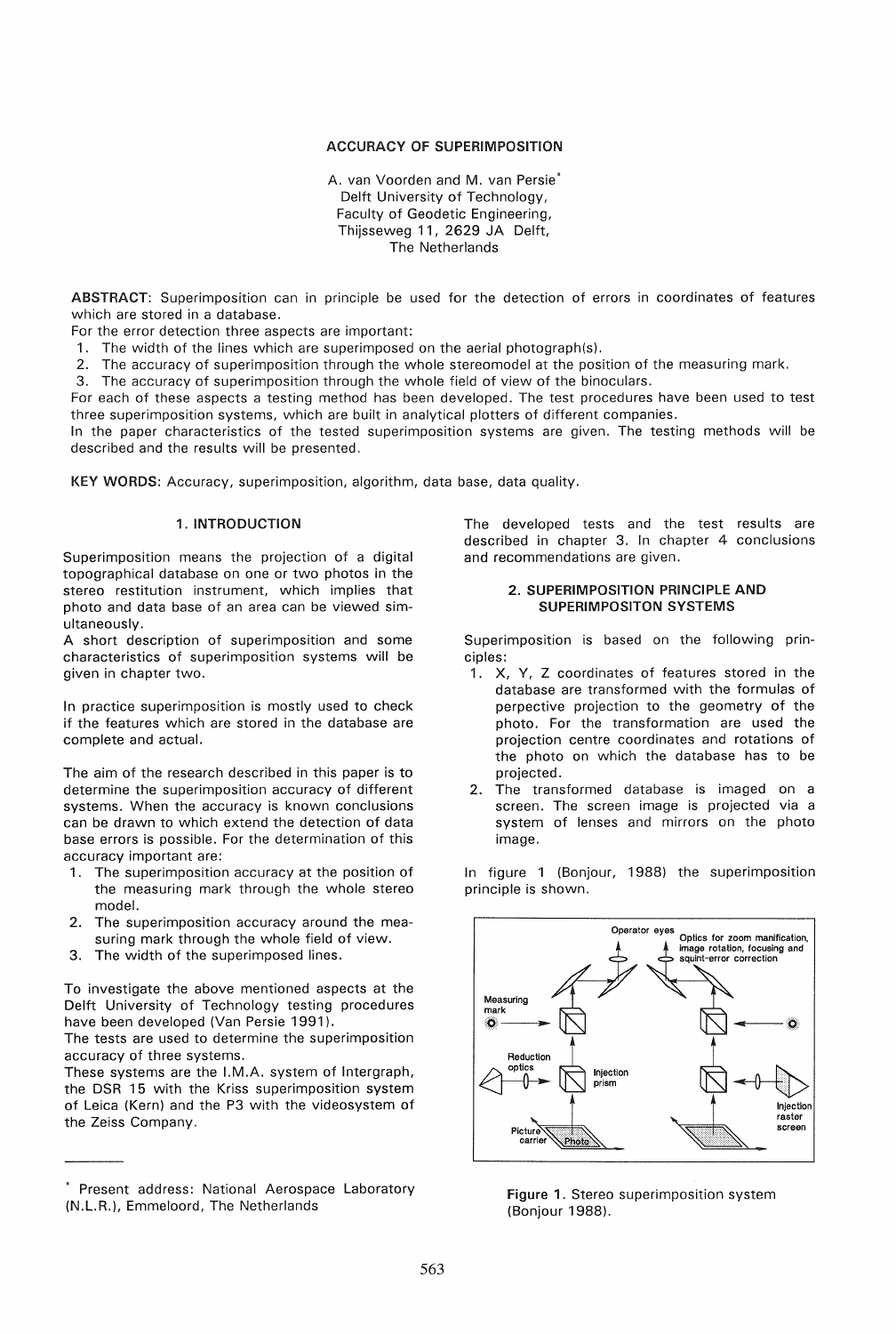For different superimposition systems there are a number of variables which influence the superimposition accuracy:

1. In the analytical plotter superimposition can be realized directly in the neighbourhood of the photocarrier or nearby the ocular(s).

If superimposition has been realized nearby the photo then rotation of the Dove prisms and zooming will have the same effect on the superimposed image and on the photo image. A disadvantage can be that when zooming in, the pixels of the image displayed on the screen are seen more clearly and only the centre of the screen will be used for display.

When superimposition is realized near the ocular(s) always the whole screen can be used for superimposition and the size of the pixels can be kept small. However, when zooming and when rotating the Dove Prisms the screen image has to be geometrically adapted.

- 2. Superimposition systems can be equiped with small flat screens or curved screens. When using a curved screen the image has to be corrected for screen curvature. Further the screen can be a raster type or vector type screen.
- 3. If the database image is projected on one photo only this is called mono-superimposition. When the database is projected on two photographs which form a stereomodel then the database can be viewed in stereo. Stereo superimposition is important when digital height data have to be checked.

In this research only mono superimposition systems have been used.

The characteristics of some systems are given in table 1.

# 3. TESTS FOR SUPERIMPOSTION SYSTEMS

# 3.1. Introduction

By using two calibration grid plates a practical situation has been simulated.

The simulation date are:

Photoscale 1:3000,  $c = 150$  mm, 60% overlap. The number of grid points in the stereomodel is 77 (see figure 2).



Figure 2. The flat stereomodel.

In order to get height differences in the stereo model the terrain model has been tilted two grads around the x- and y-axis.

|                                           | I.M.A.   | <b>KRISS</b>    | <b>RIVS</b>     | Videomap<br>Ш   |
|-------------------------------------------|----------|-----------------|-----------------|-----------------|
| mono or stereo<br>superimposition         | mono     | mono/<br>stereo | mono/<br>stereo | mono/<br>stereo |
| monochrome or colour                      | colour   | monochr.        | monochr.        | monochr.        |
| raster or vector<br>screen                | raster   | raster          | raster          | vector          |
| screen update per<br>second               | 60       | 60              | 60              | 60              |
| resolution in photo<br>in microns         | $20 - 5$ | 25/50           | 10              | 40              |
| superimposision nearby<br>photo or ocular | ocular   | photo           | photo           | photo           |
| memory space in Mb                        |          | $4 - 16$        | $4 - 8$         | $1 - 2$         |

Table 1. Characteristics of some superimposition systems.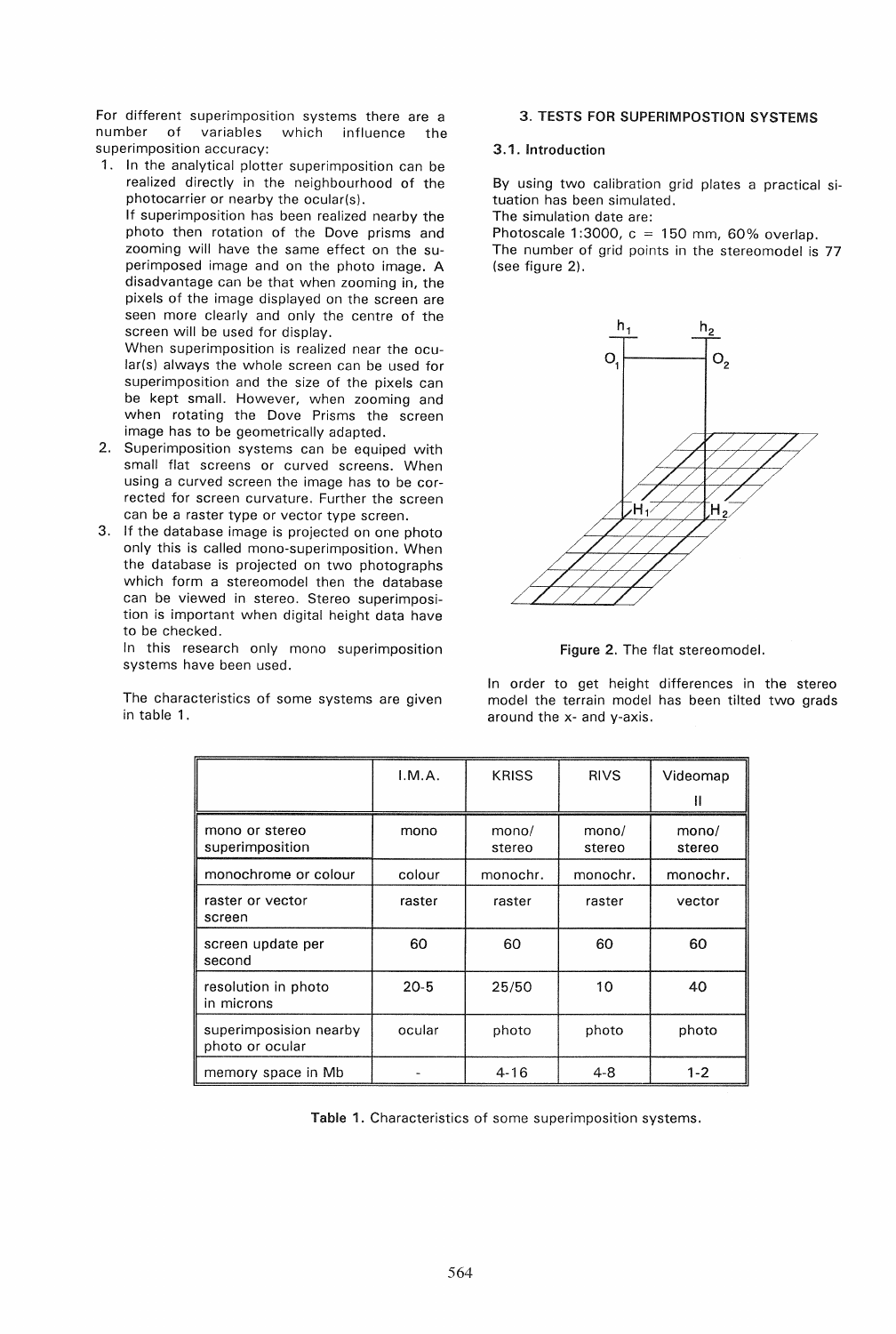The new terrain coordinates have been determined by transformation. After some computations we had to our disposal:

- 1. X, V, Z-coordinates of the theoretical terrain.
- 2. Orientationparameters of the photos, which are in this case two grid plates.
- 3. Photo-coordinates of the terrain points.

#### 3.2. Test A. Superimposition accuracy at the position of the measuring mark through the whole stereomodel

The aim of test A is to determine by measurement the superimposition accuracy at the position of the measuring mark through the whole stereomodel.

First of all the intention was to use the following procedure:

- 1. Realize the superimposition of the 77 data base points by using the known photo orientation data.
- 2. Determine by measurement the photocoordinates of the superimposed data base points.
- 3. Determine the superimposition accuracy by comparing the photo coordinates of step 2 with the ideal photo coordinates.

It appeared however that when using the superimposition software of the different available systems recording of photo-coordinates instead of X, V, Z coordinates is not possible and that for some systems the input of known orientation data give problems. Therefore the following procedure has been used:

- 1. Input of database coordinates X, V, Z.
- 2. Interior, relative and absolute orientation of the grid plates. The coordinates of 6 data base points are used for the absolute orientation.
- 3. Superimposition of the database on the left photo.
- 4. Measurement of the superimposed points and recording of the terrain coordinates  $X^1$ ,  $Y^1$ ,  $Z^1$ .
- 5. Transformation of X, Y, Z and  $X^1$ , Y<sup>1</sup>, Z<sup>1</sup> to photo-coordinates x, y and  $x^1$ ,  $y^1$  with absolute orientation parameters.
- 6. Determination of the superimposition accuracy by comparing the ideal photo-coordinates x, y with the photo-coordinates  $x^1$ ,  $y^1$ .

When testing the three superimposition systems the database has been superimposed in the left 'photo' with a magnification factor of 10x.

In order to facilitate the work of the photogrammetric operator the superimposed image has been shifted  $\pm$  0.2 mm with respect to the photo image.

The measurements have been executed forwards and backwards. When using system 2 only 66 of the 77 database points could be measured.

After the transformation of  $X^1$ ,  $Y^1$ ,  $Z^1$ , to the geometry of the photo the obtained photocoordinates have been averaged.

Then for each system the standard deviations  $\sigma_{\rm x}$ and  $\sigma_{v}$  of the mean photo coordinates have been computed, see table 2.

| System 1 | System 2<br>------------- | System 3 |
|----------|---------------------------|----------|
|          |                           |          |
|          |                           |          |

Table 2. Measuring accuracy of superimposed data base points. Magnification factor 10. Units in microns at photo scale.

The superimposition accuracy  $\sigma_x$  and  $\sigma_y$  have been computed by using the formula:

$$
\sigma = \sqrt{\frac{\sum (d - \frac{\sum d}{n})^2}{n}}
$$
 (1)

with  $d = (x - x^1)$  for  $\sigma_x$  and  $d = (y - y^1)$  for  $\sigma_y$ .  $n =$  the number of points.

Computed standard deviations are given in table 3.

| _____________ | System 1 | System 2   System 3 | <b></b> |
|---------------|----------|---------------------|---------|
|               | 16       |                     | 1 Q     |
|               |          |                     | 28      |
|               |          | 66                  |         |

Table 3. Superimposition accuracy in microns at photo scale at the position of the measuring mark.  $n =$  number of points

After plotting the discrepancies dx, dy for the three systems it appeared that for the systems 1 and 3 the superimposed image has a systematic distortion. For system 1 this is caused by a scale difference with as origin the model centre and for system 3 there is a distortion which is perpendicular to the model base and especially present at the left and right model border.

After repetition of the computation with only the points which lie between the principle points H1 and H2 (see Figure 2) the superimposition accurracy becomes as given in table 4.

| System 1 | System 2   System 3 |    |
|----------|---------------------|----|
| 19       | U                   | 13 |
| 21       |                     | 22 |
| 55       | 55                  | 55 |

Table 4. Superimposition accuracy in microns at photo scale with 55 points.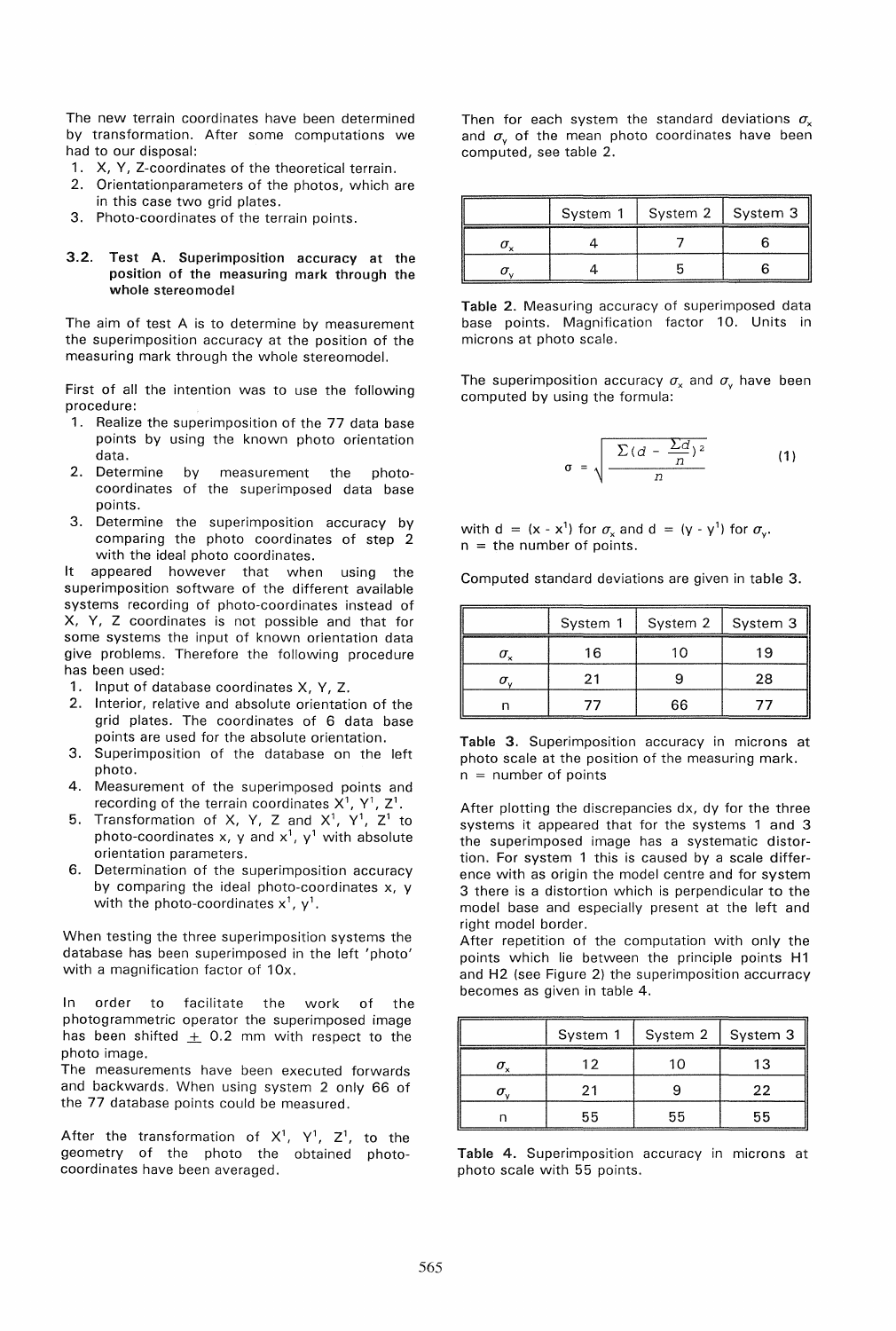When the superimposed images of the systems 1 and 3 are corrected for radial scale distortion from the model centre the standard deviations are respectively:

 $\sigma_x$  = 6 $\mu$ ,  $\sigma_y$  = 5 $\mu$  and  $\sigma_x$  = 14 $\mu$ ,  $\sigma_y$  = 13 $\mu$  at photoscale.

Conclusions:

- 1. Table 3 shows the standard deviations for the three tested systems. The residual errors showed that no systematic errors are present when using system 2.
- 2. Table 4 shows the standard deviations when using for superimposition only the model part between the projection centres (Figure 2).
- 3. The standard deviations for the systems 1 and 3 become smaller when the superimposed images are corrected for scale distortion.

## 3.3. Test B. Accuracy of the superimposed points in the field of view

The problem when determining the superimposition accuracy outside the centre of the field of view is, that it is not possible to measure superimposed points with the help of the measuring mark. The reason is that the centre of the field of view is determined by the measuring mark itself.

Therefore the following test procedure has been developed.

One of the gridplates in the analytical plotter is replaced by a dense line grid, which has been drawn with an automatic plotting table and has been reduced photographically.

The distance between the gridlines is 200 microns and the width of the lines is 10 à 20 microns.

For recognizability the centre line of the grid has been plotted thicker. The standard deviation of the grid points for an area of 2x2 cm is 2 à 3 microns.

During the test the centre line of the grid is superimposed and by changing the position of the measuring mark the superimposed line together with the gridline is moved in steps of 2 mm to the edge of the field of view. The movement is executed both in horizontal and vertical direction.

The deviations are observed with the help of the dense linegrid by counting the number of grid intervals and interpolation between the grid lines in units of 20 micron (See Figure 3).



Figure 3. Determination of superimposition deviations.  $M =$  measuring mark;  $A =$  superimposed line;  $B = \text{grid lines}$ ;  $d = \text{deviation}$ .

It is assumed that observed deviations are caused by the lens system and the screen and so will be present in the same way through the whole stereomodel. Therefore the measurements are executed only in the centre of the stereomodel. To determine the influence of zooming on the accuracy the test has been executed with different zoom settings.

If the used superimposition systems are not calibrated in an optimal way the following systematic effects can appear:

- 1. A constant systematic deviation in x and y direction.For the systems of Zeiss and Leica-Kern it is possible to correct for this effect by moving the superimposed image. For the system of Intergraph this is possible by moving the screen or by changing the direction of the cathode ray.
- 2. A rotation of the superimposed image with respect to the photo. This can be caused by a rotated position of the screen. For the three used systems adjustable screws are present to rotate the screen.
- 3. Different scale factors in x- and y-direction. This effect can be eleminated by tilting the screen.
- 4. A constant scale-diffference. By moving the screen further away or nearer by this effect can be eliminated. A limiting factor in this case is the range of the depth of field.



Figure 4. Error patterns of the systems 1, 2 and 3 without correction for systematic deviations. Vector scale:  $1 \text{ mm} = 40 \text{ micron}$ .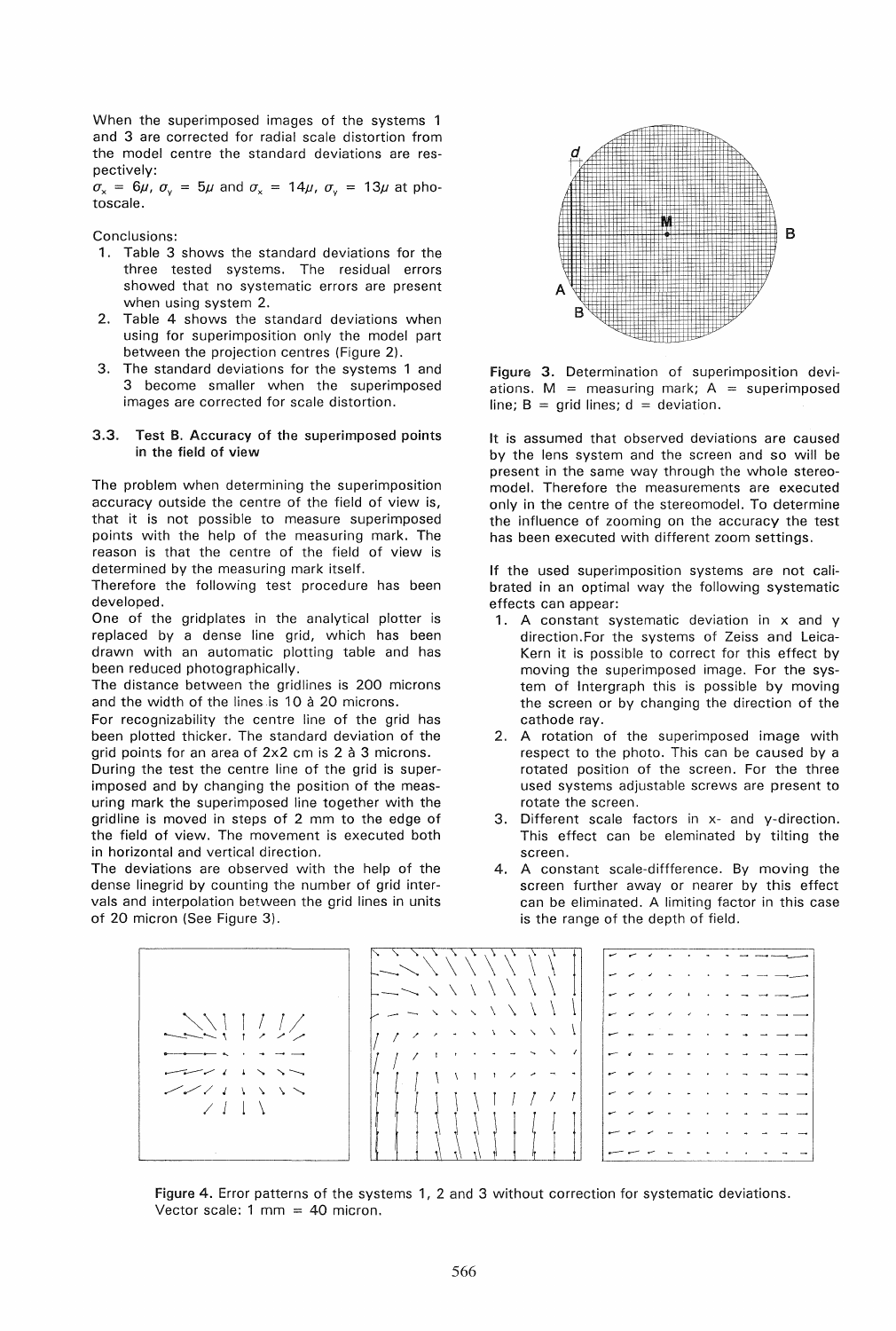When processing the measurements it has been assumed that the systems can be corrected for the effects which are described above.

To correct for the systematic deviations a transformation has been applied on the observations with as parameters two shifts, two scale factors and one rotation. Patterns of systematic deviations are given in figure 4.

With different zoom settings the line width is determined at the circle position by setting the measuring mark at two positions of the line (see Fig. 5). Through the knurled character of the lines (raster screen) a measuring mark as large as possible has been choosen. For the computation of the line width it was necessary to determine the diameter of the measuring mark too.

| Systems        | Zoom | $\sigma_{\rm x}$ | $\sigma_{\rm v}$ | $\sigma_{\rm x}^{\;1}$ | $\sigma_{\rm v}$ <sup>1</sup> | n   |  |
|----------------|------|------------------|------------------|------------------------|-------------------------------|-----|--|
| 1              | 10x  | 114              | 92               | 24                     | 24                            | 43  |  |
|                | 20x  | 132              | 80               | 14                     | 10                            | 12  |  |
|                | 40x  | 74               | 38               | 10                     | 10                            | 15  |  |
|                |      |                  |                  |                        |                               |     |  |
| $\overline{2}$ | 5x   | 170              | 200              | 34                     | 36                            | 121 |  |
|                | 10x  | 24               | 88               | 20                     | 24                            | 21  |  |
|                |      |                  |                  |                        |                               |     |  |
| 3              | 5x   | 64               | 12               | 22                     | 14                            | 121 |  |
|                | 10x  | 64               | 10               | 16                     | 10                            | 75  |  |

Table 5. Test B. Standard deviations in microns at photoscale before and after systematic error correction.  $\sigma_x$ ,  $\sigma_y$  = before correction;  $\sigma_{x}^{-1}$ ,  $\sigma_{y}^{-1}$  = after correction; n = number of measured points.

Table 5 shows that the standard deviations after the correction for systematic errors become considerably smaller. When using a 40 times magnification the smallest residual errors are present in system 1  $(\sigma_x = 10 \mu, \sigma_y = 10 \mu)$ . For a zoom factor of 10 times the smallest standard deviations are present in system 3 ( $\sigma_x$  = 16  $\mu$ ,  $\sigma_y$  = 10  $\mu$ ).

The conclusion is that for the detection of data base errors all the used systems should be callibrated.

## 3.4. Test C. Determination of the width of the superimposed lines.

The factors which influence the width of the superimposed lines are the illumination, the line direction and the zoomfactor.

When the superimposed line is strongly illuminated with reference to the photo then the line will be thicker than in the case of a poor illumination. When the line is represented on a raster screen, then horizontal and vertical lines will have a width of 1 pixel. In other directions this can increase to 1,5 pixel.

Considering the above mentioned factors a line pattern as shown in figure 5 has been used for testing.

Because the lines on the screen move in steps of 1 pixel measuring problems occured. To get a good measuring accuracy every point has been measured four times.



Figure 5. Superimposed line pattern for line width measurements.  $=$  measured point.